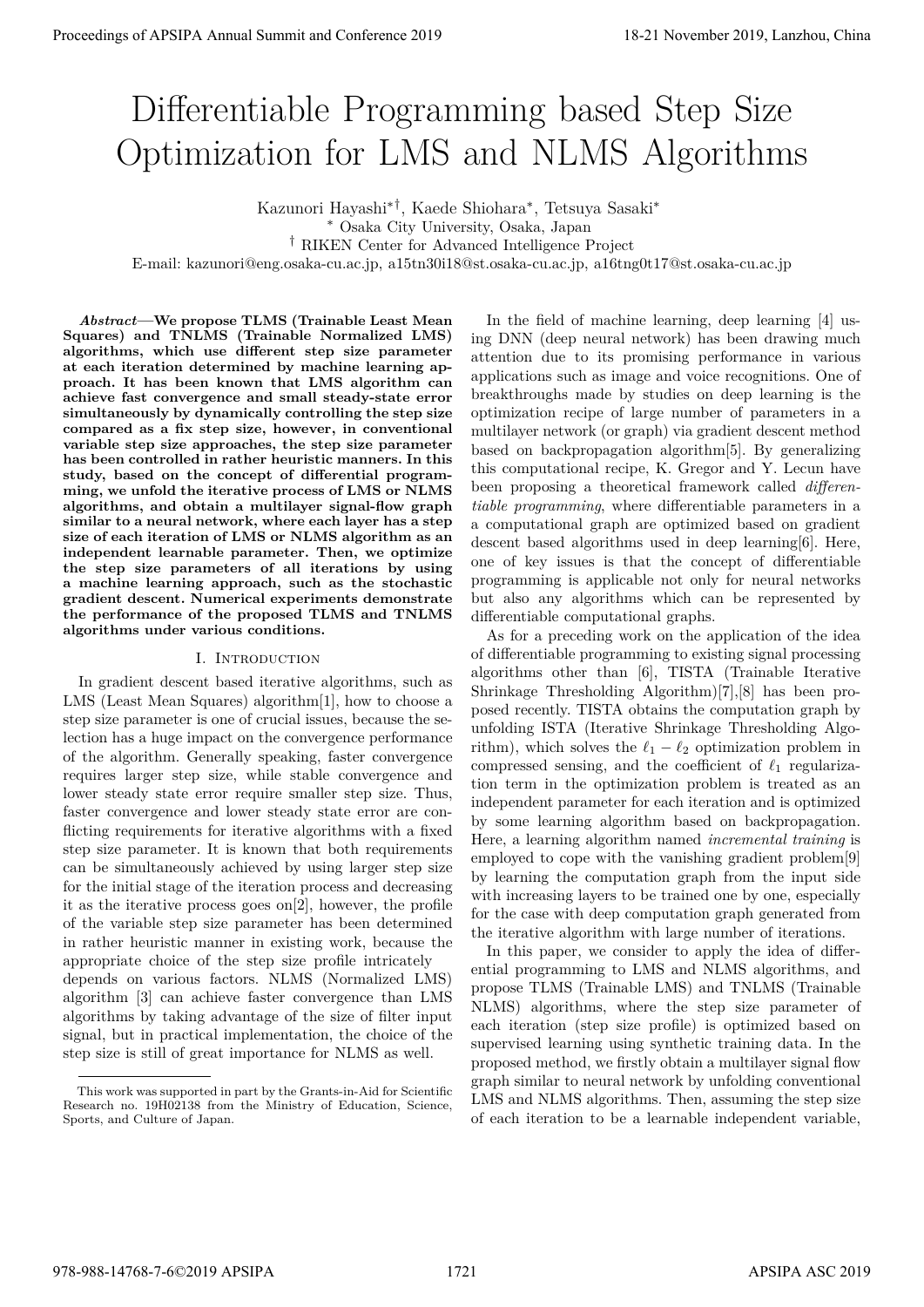the step size of each iteration is optimized in the sense of mean squared error between the adaptive filter output and the desired filter output using pairs of the input and the desired output as the training data. Since each layer of the graph is differentiable with respect to the learning parameter, we can employ some SGD (stochastic gradient descent) type algorithm, such as SGD, RMSporp, and Adam, for the optimization with the incremental learning. In order to evaluate the performance of the proposed TLMS and TNLMS algorithms, we have conducted computer simulations. Specifically, the convergence performance of the proposed scheme using Adam[10] is evaluated for the system identification problem, and it has been confirmed that TLMS and TNLMS algorithms achieves both faster convergence and low steady state error, while some instability of TLMS algorithm is observed for the case with large number of filter taps or highly colored input signal. Proceeding of APSIPA Annual Summit and Conference 2019<br>
He are not all the conference 2019 in the conference 2019 in the conference 2019 in the conference 2019 in the conference 2019 in the conference 2019, and the confer

# II. Review of LMS and NLMS algorithms

Here, we briefly review LMS and NLM algorithms[11] considered in this paper.

## *A. LMS algorithm*

Let  $x(k)$  and  $d(k) \in \mathbb{R}$  denote the input signal and the desired output of the adaptive filter at time *k*, respectively. If we define the input signal vector as  $x(k) = [x(k), x(k (1), \ldots, x(k-N+1)$ <sup>T</sup> and the coefficient vector of the  $\mathbf{a}_{\text{adaptive filter}}$  as  $\mathbf{h}(k) = [h_0(k), h_1(k), \ldots, h_{N-1}(k)]^T \in \mathbb{R}$  $\mathbb{R}^N$ , the filter output signal at time *k* is given by  $y(k) =$  $h(k)^T x(k)$ . Then, the update equation of LMS algorithm is given by

$$
\mathbf{h}(k+1) = \mathbf{h}(k) + 2\alpha \mathbf{x}(k)e(k),\tag{1}
$$

where  $e(k) = d(k) - y(k)$  is an error signal.

Then, we review the condition on the step size  $\alpha$  that the average of the filter coefficient vector  $h(k)$  obtained by LMS algorithm converges to the optimum filter coefficient vector  $h_{\text{opt}}$ , which minimizes  $E[e(k)^2]$ . By subtracting  $h_{\text{opt}}$  from both sides of (1), we have

$$
\boldsymbol{h}(k+1) - \boldsymbol{h}_{\text{opt}} = (\boldsymbol{I} - 2\alpha \boldsymbol{x}(k)\boldsymbol{x}^T(k)) (\boldsymbol{h}(k) - \boldsymbol{h}_{\text{opt}}). \quad (2)
$$

If we assume so called independent assumption,

$$
E\left[ (\boldsymbol{I} - 2\alpha \boldsymbol{x}(k)\boldsymbol{x}^T(k))(\boldsymbol{h}(k) - \boldsymbol{h}_{\text{opt}}) \right]
$$
  
= 
$$
E\left[ \boldsymbol{I} - 2\alpha \boldsymbol{x}(k)\boldsymbol{x}^T(k) \right] E\left[ \boldsymbol{h}(k) - \boldsymbol{h}_{\text{opt}} \right],
$$

then we can easily show that

$$
0 < \alpha < \frac{1}{\lambda_{\text{max}}} \tag{3}
$$

is the condition on the step size for the convergence. Here,  $\lambda_{\max}$  is the maximum eigenvalue of  $E[\boldsymbol{x}(k)\boldsymbol{x}^T(k)]$ . Note that this condition does not guarantee the stability of LMS algorithm.

#### *B. NLMS algorithm*

It is known that LMS algorithm suffers from slow rate of convergence especially for the colored input signal. NLMS is an improved algorithm by taking advantage of the size (Euclidian norm) of input signal vector  $x(k)$  in the update equation.

If we assume variable step size of LMS algorithm as  $\alpha(k)$ , the error signal between the desired output  $d(k)$  and the filter output obtained by using the filter coefficient after the  $(k + 1)$ -th iteration  $h(k + 1)$  is given by

$$
e^+(k) = d(k) - \mathbf{h}^T(k+1)\mathbf{x}(k)
$$
  
= 
$$
[1 - 2\alpha(k)||\mathbf{x}(k)||_2^2]e(k).
$$
 (4)

This error signal  $e^+(k)$  is called a posterior error, and the update equation of NLMS algorithm can be derived by setting the step size of LMS algorithm so that the posterior error to be zero as

$$
\alpha(k) = \frac{1}{2\|\mathbf{x}(k)\|_2^2}.\tag{5}
$$

Thus, the update equation of NLMS algorithm is given by

$$
h(k+1) = h(k) + \frac{x(k)}{\|x(k)\|_2^2}e(k).
$$
 (6)

In actual implementations, however, the update equation of (6) is rarely employed as its form. Instead, by introducing fixed parameters  $\alpha, \mu > 0$ , more robust update equation of

$$
\mathbf{h}(k+1) = \mathbf{h}(k) + \alpha \frac{\mathbf{x}(k)}{\|\mathbf{x}(k)\|_2^2 + \mu} e(k) \tag{7}
$$

is often employed. Here,  $\alpha$  can be regarded as a step size parameter of NLMS algorithm, and hence, we are not free from the problem of step size selection even for the case with NLMS algorithm.

# III. Proposed TLMS and TNLMS Algorithms

Here, we propose TLMS and TNLMS algorithms, where step size of each iteration is optimized by supervised learning using the pair of the input signal and the corresponding desired signal as training data. In the proposed algorithms, we treat step size of each iteration (or time)  $\alpha(k)$  to be independent learnable parameter, and optimize it with some stochastic gradient descent based algorithm.

## *A. TLMS algorithm*

In TLMS algorithm, we firstly set the step size to be time variant parameter  $\alpha(k)$ , and consider the update equation of

$$
\mathbf{h}(k+1) = \mathbf{h}(k) + 2\alpha(k)\mathbf{x}(k)e(k).
$$
 (8)

We employ mini-batch learning with size *N*. Namely, we define a set of input signal vectors as  $\mathcal{X}$  ${x_0(k), \mathbf{x}_1(k), \ldots, \mathbf{x}_{N-1}(k)}$ , a set of desired outputs  $\mathcal{D} =$  ${d_0(k), d_1(k), \ldots, d_{N-1}(k)}$ , and a set of filter coefficient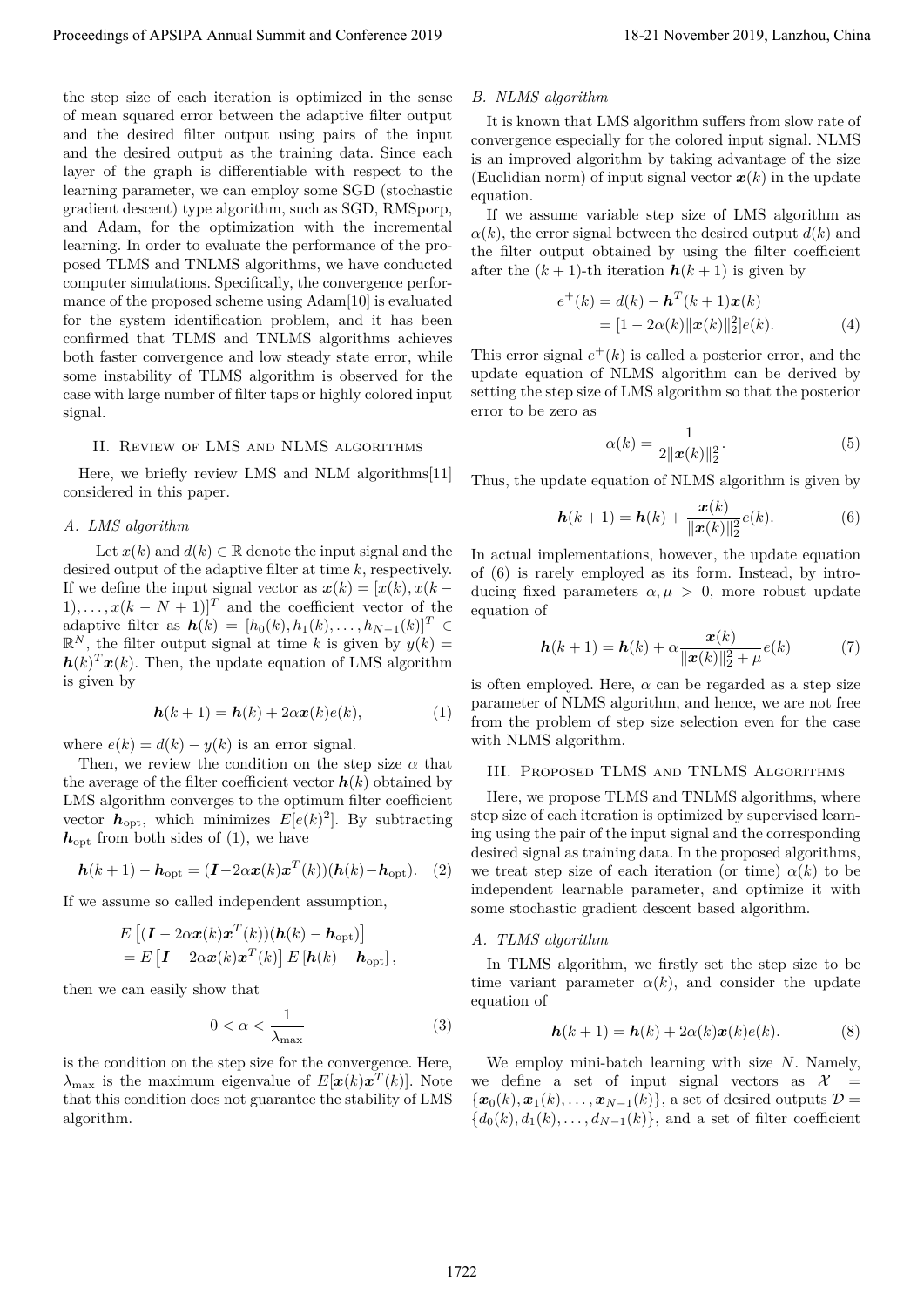vectors  $\mathcal{H} = \{\mathbf{h}_0(k), \mathbf{h}_1(k), \ldots, \mathbf{h}_{N-1}(k)\}\)$ . And, we assume (8) holds for all elements of the sets as

$$
\mathbf{h}_i(k+1) = \mathbf{h}_i(k) + 2\alpha(k)\mathbf{x}_i(k)e_i(k), \ (i = 0, 1, \ldots, N-1),
$$

where  $e_i(k) = d_i(k) - y_i(k)$  and  $y_i(k) = x_i^T(k)h_i(k)$ . As for the cost function, we use  $J(k)$  defined as

$$
J(k) = \frac{1}{N} ||\boldsymbol{d}(k) - \boldsymbol{y}(k)||_2^2,
$$
 (9)

and optimize the step size parameter of each iteration via incremental training [7] with gradient descent based method. Here,  $y(k) = [y_0(k), y_1(k), \ldots, y_{N-1}(k)]^T$  is a vector composed by filter outputs of all batches at time *k*, and  $d(k) = [d_0(k), d_1(k), \ldots, d_{N-1}(k)]^T$  is a desired output signal vector.

Then, we describe the gradient descent based approach in TLMS algorithm assuming the size of batch to be  $N = 1$  for simplicity. The partial differentiation of the cost function  $J(t)$  at the *t*-th round of the incremental training with respect to the step size  $\alpha(t-\tau)$  is given by

$$
\frac{\partial J(t)}{\partial \alpha(t-\tau)} = \frac{\partial J(t)}{\partial y(t)} \frac{\partial y(t)}{\partial y(t-1)} \cdots \frac{\partial y(t-\tau+2)}{\partial y(t-\tau+1)} \frac{\partial y(t-\tau+1)}{\partial \alpha(t-\tau)}
$$

$$
= (-2)^{\tau+1} e(t) e(t-\tau) \mathbf{x}^T(t-\tau+1) \mathbf{x}(t-\tau)
$$

$$
\cdot \prod_{k=t-\tau+1}^{t-1} [\alpha(k) \mathbf{x}^T(k+1) \mathbf{x}(k)]. \tag{10}
$$

The step size  $\alpha(k)$  of TLMS is updated based on (10). For example, if we employ SGD for the optimization algorithm of the step size, the update equation can be written as

$$
\alpha(k) \leftarrow \alpha(k) - \beta \frac{\partial J}{\partial \alpha(k)},\tag{11}
$$

where  $\beta$  is a leaning rate. Also, we employ a hard limitter to keep  $\alpha(k) \geq 0$ .

# *B. TNLMS algorithm*

By setting  $\mu = 0$  and the step size  $\alpha$  to be time variant parameter in the update equation of NLM algorithm (7), we have

$$
\mathbf{h}(k+1) = \mathbf{h}(k) + \alpha(k) \frac{\mathbf{x}(k)}{\|\mathbf{x}(k)\|_2^2} e(k).
$$
 (12)

TNLMS employs the same cost function as TLMS of (9). Then, the partial differentiation of the cost function  $J(t)$ at the *t*-th incremental training round with respect to the step size  $\alpha(t-\tau)$  is given by

$$
\frac{\partial J(t)}{\partial \alpha(t-\tau)} = \frac{\partial J(t)}{\partial y(t)} \frac{\partial y(t)}{\partial y(t-1)} \cdots \frac{\partial y(t-\tau+2)}{\partial y(t-\tau+1)} \frac{\partial y(t-\tau+1)}{\partial \alpha(t-\tau)}
$$

$$
= e(t)e(t-\tau)\boldsymbol{x}^{T}(t-\tau+1) \frac{\boldsymbol{x}(t-\tau)}{\|\boldsymbol{x}(t-\tau)\|_{2}^{2}}
$$

$$
\cdot \prod_{k=t-\tau+1}^{t-1} \left[ \alpha(k)\boldsymbol{x}^{T}(k+1) \frac{\boldsymbol{x}(k)}{\|\boldsymbol{x}(k)\|_{2}^{2}} \right].
$$
 (13)

The step size of TNLMS also can be updated by SGD as in (11), and the hard limitter will be employed to keep  $\alpha(k) \geq 0$ .



Fig. 1. Flow of proposed step size optimization of TLMS and TNLMS algorithms

At the end of this section, we summarize the flow of the proposed step size optimization based on incremental training of TLMS and TNLMS algorithms in Fig. 1.

# IV. Numerical Results

We have conducted numerical experiments of system identification in order to evaluate the performance of the proposed TLMS and TNLMS algorithms in comparison with that of conventional LMS and NLMS algorithms.

## *A. Experimental Setup*

We consider a system identification problem with the desired output of  $d(k) = \mathbf{w}^T \mathbf{x}(k) + v(k)$ , where  $\mathbf{w} =$  $[w_0, w_1, \ldots, w_{L-1}]^T$   $(w_i \in \mathcal{N}(0, 1))$  is a true unknown filter coefficient vector,  $x(k)$  is a filter input vector, and  $v(k) \in \mathcal{N}(0, 0.1)$  is an additive white Gaussian measurement noise. For the generation of the filter input vector, we have generated a sample  $\tilde{\boldsymbol{x}} = [\tilde{x}_0, \tilde{x}_1, \dots, \tilde{x}_{M+L-1}]^T$  from multi dimensional Gaussian distribution having zero-mean and covariance matrix of

$$
\Sigma = \begin{bmatrix} r_{0,0} & r_{0,1} & \cdots & r_{0,M+L-1} \\ r_{1,0} & r_{1,1} & \cdots & r_{1,M+L-1} \\ \vdots & \vdots & \ddots & \vdots \\ r_{M+L-1,0} & r_{M+L-1,1} & \cdots & r_{M+L-1,M+L-1} \end{bmatrix},
$$

and set  $x(k) = [\tilde{x}_{k+L-1}, \tilde{x}_{k+L-2}, \ldots, \tilde{x}_k]^T$ . It should be noted that  $r_{i,j}$  is the correlation coefficient of  $\tilde{x}_i$  and  $\tilde{x}_j$ , and thus  $r_{i,j} = C^{|i-j|}$ . The number of samples of  $\tilde{x}$  for each incremental training round is set to be 10*,* 000, and batch size to be  $N = 1,000$ . Also, the initial value of the step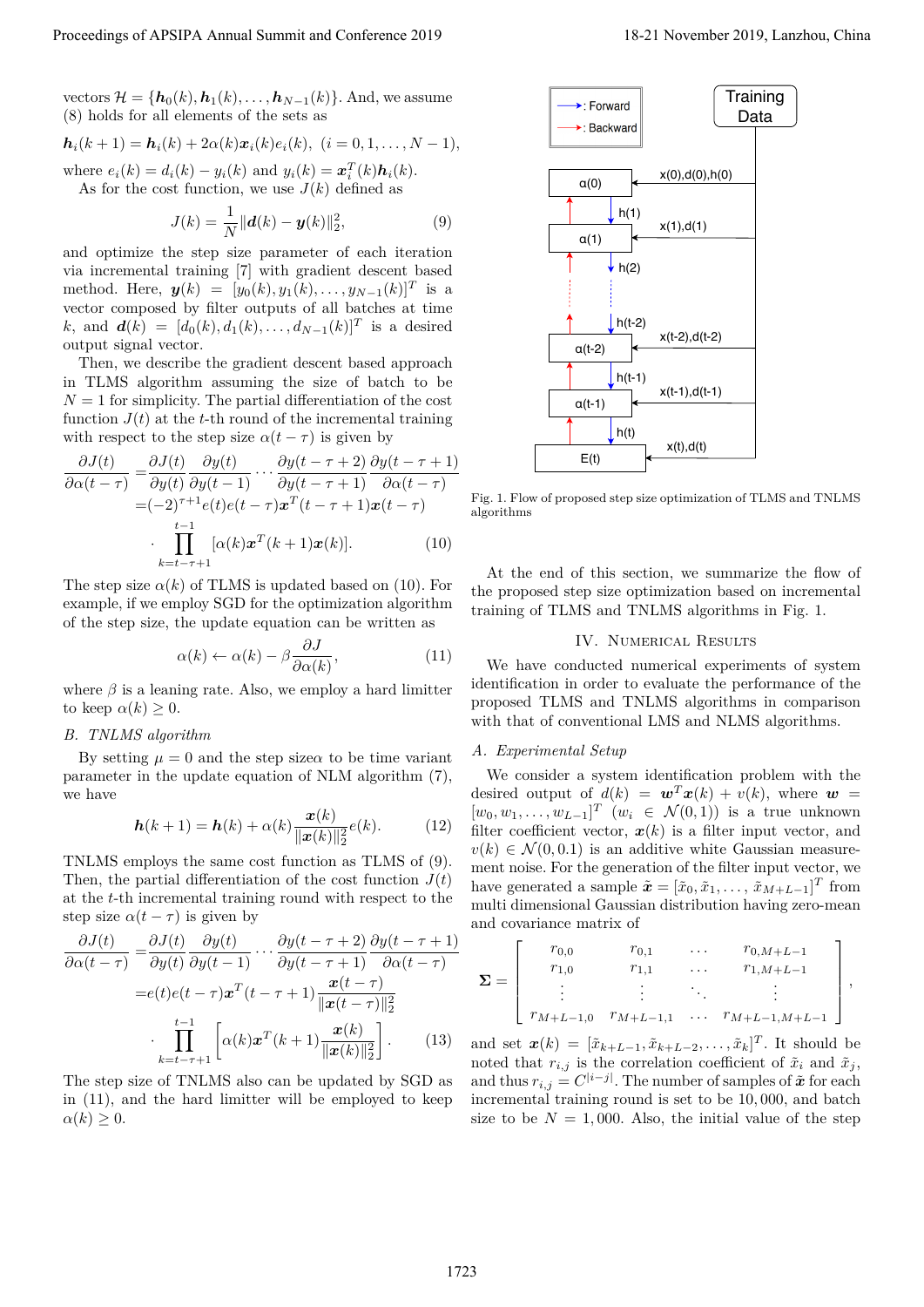

Fig. 2. Learning curve of TLMS  $(C = 0, L = 3)$ 

size of time *k* is set to be  $\alpha(k) = \alpha_0 \cdot 0.9^k$ , where  $\alpha_0 = 0.1$ for TLMS and  $\alpha_0 = 1$  for TNLMS. We have employed Adam<sup>[10]</sup> as the optimization algorithm with the learning rates of 0*.*001 for TLMS and 0*.*01 for TNLMS.

# *B. Performance of TLMS Algorithm*

Figures 2 and 3 show the learning curve of the proposed TLMS algorithm and the corresponding step size profile obtained by the proposed learning method with the input correlation coefficient of  $C = 0$  and the number of taps of the filter of  $L = 3$ . For comparison purpose, the performance of the conventional LMS algorithm with fixed step size parameter is also plotted in the same figures. In Fig. 2, the proposed TLMS achieves comparable convergence rate to the conventional LMS with the step size of 0.15 or 0.2 while achieving lower steady state error. In Fig. 3, the learned step size with the proposed method decreases as the iteration goes, which coincides with the conventional heuristic approach qualitatively, while this profile is rather different from the one obtained in [7]. From these results, we can see that the proposed approach is valid for the case with white input signal. Proceedings of APSIPA Annual Summit and Conference 2019<br>  $\frac{1}{2}$ <br>  $\frac{1}{2}$ <br>  $\frac{1}{2}$ <br>  $\frac{1}{2}$ <br>  $\frac{1}{2}$ <br>  $\frac{1}{2}$ <br>  $\frac{1}{2}$ <br>  $\frac{1}{2}$ <br>  $\frac{1}{2}$ <br>  $\frac{1}{2}$ <br>  $\frac{1}{2}$ <br>  $\frac{1}{2}$ <br>  $\frac{1}{2}$ <br>  $\frac{1}{2}$ <br>  $\frac{1}{2}$ <br>

Figures 4 and 5 show the learning curve and the corresponding step size profile for the case with the colored input signal, where we set  $C = 0.3$ . In Fig. 4, it seems that the step size of 0.15 to be close to the maximum value for convergence of the fixed step size LMS algorithm, while the proposed TLMS simultaneously achieves comparable convergence rate as the case with step size of 0.15 and lower steady state error. From Fig. 5, we can see that the step size profile obtained in this colored input case is similar to that with the case of white input signal.

Figures 6 and 7 show the learning curves and the corresponding step size profiles for the case with much higher input signal correlation  $(C = 0.8)$ . In this case, the learning curve of the proposed approach is rather unstable, and the obtained step size profile has complicated



Fig. 3. Step size profile of TLMS  $(C = 0, L = 3)$ 



Fig. 4. Learning curve of TLMS  $(C = 0.3, L = 3)$ 

form. The reason for the performance degradation will be that, with this highly colored input scenario, the number of iterations of 200 will not be enough for LMS based algorithm, and thus the proposed method fails to learn the appropriate step size profile.

Finally, we have changed the number of filter taps to be  $L = 10$ . Figures 8 and 9 show the learning curves and the corresponding step size profiles for  $L = 10$  and  $C = 0.8$ . The performance of the proposed approach is unstable in this scenario as well. The reason could be that, because of the increase in the number of unknown parameters, the required number of iterations also increases, which results in poor learning results. Thus, the differentiable programming approach might not be suited for iterative algorithms which requires hundreds of iterations, or some more sophisticated learning algorithm might be required for such iterative algorithms.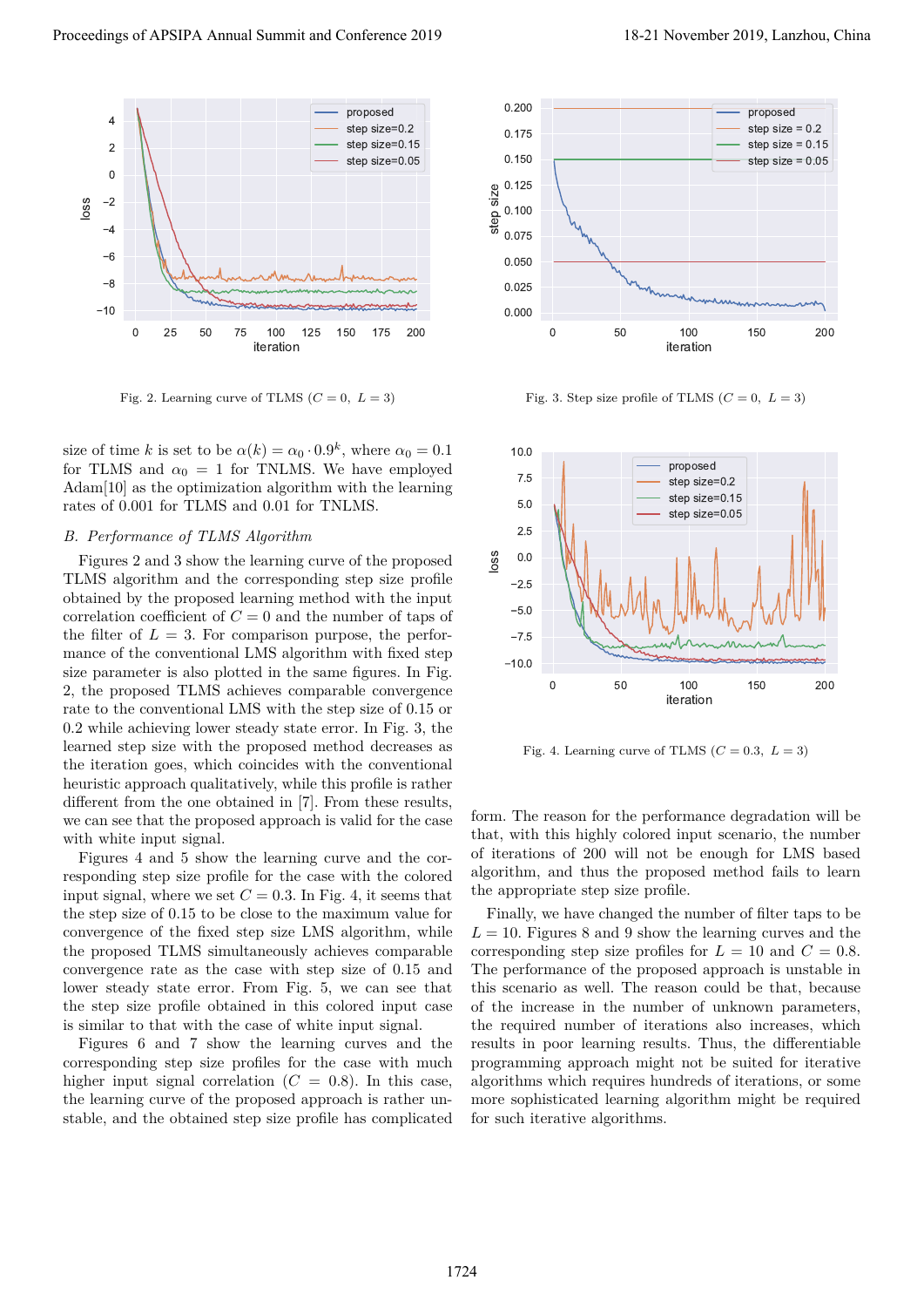

Fig. 5. Step size profile of TLMS  $(C = 0.3, L = 3)$ 



Fig. 6. Learning curve of TLMS  $(C = 0.8, L = 3)$ 



Fig. 7. Step size profile of TLMS  $(C = 0.8, L = 3)$ 



Fig. 8. Learning curve of TLMS  $(C = 0.3, L = 10)$ 

## *C. Performance of TNLMS Algorithm*

Figures  $10 - 17$  show the learning curves of the proposed TNLMS algorithm and the corresponding step size profiles obtained by the proposed learning method with the input correlation coefficient of  $C = 0, 0.3, 0.8$  and the number of taps of  $L = 3, 10$ . For comparison purpose, the performance of the conventional NLMS algorithm with fixed step size parameter is also plotted in the same figures. From Figs. 2, 4, 6, and 8, unlike the case with TLMS algorithm, we can see that the proposed TNLMS achieves stable and fast convergence with the lowest steady state error for all the parameter settings. This will be because of the fact that NLMS requires much smaller number of iterations than that of LMS algorithms, and hence the proposed approach can successfully learn the appropriate step size profiles. In Figs. 3, 5, 7, and 9, the step size profiles of TNLMS is rather different from those of TLMS, while the profiles of TNLMS with different system parameters are Proceeding of APSIPA Annual Summit and Conference 2019<br>
Conference 2019 18-21 November 2019<br>
Conference 2019 18-21 November 2019<br>
Conference 2019 18-21 November 2019<br>
Conference 2019 18-21 November 2019<br>
Conference 2019 1

quite similar. The reasoning of the shape of the step size profile and the investigation of the performance sensitivity on the profile will be our future work.

#### V. CONCLUSION

We have proposed TLMS and TNLMS algorithms, which can optimize step size parameter of each iteration via incremental learning based on the idea of differentiable programming. The performance of the proposed algorithms is evaluated via numerical experiments of the system identification, and we have confirmed that proposed approach can achieve faster convergence rate and lower steady state error simultaneously especially for TNLMS algorithm. Also, we have noticed that the proposed TLMS algorithm suffers from unstable convergence behavior due to failure in learning the step size parameter for the case with highly colored input signals or larger number of unknown filter coefficients. The future work includes the improvement of the performance of TLMS and the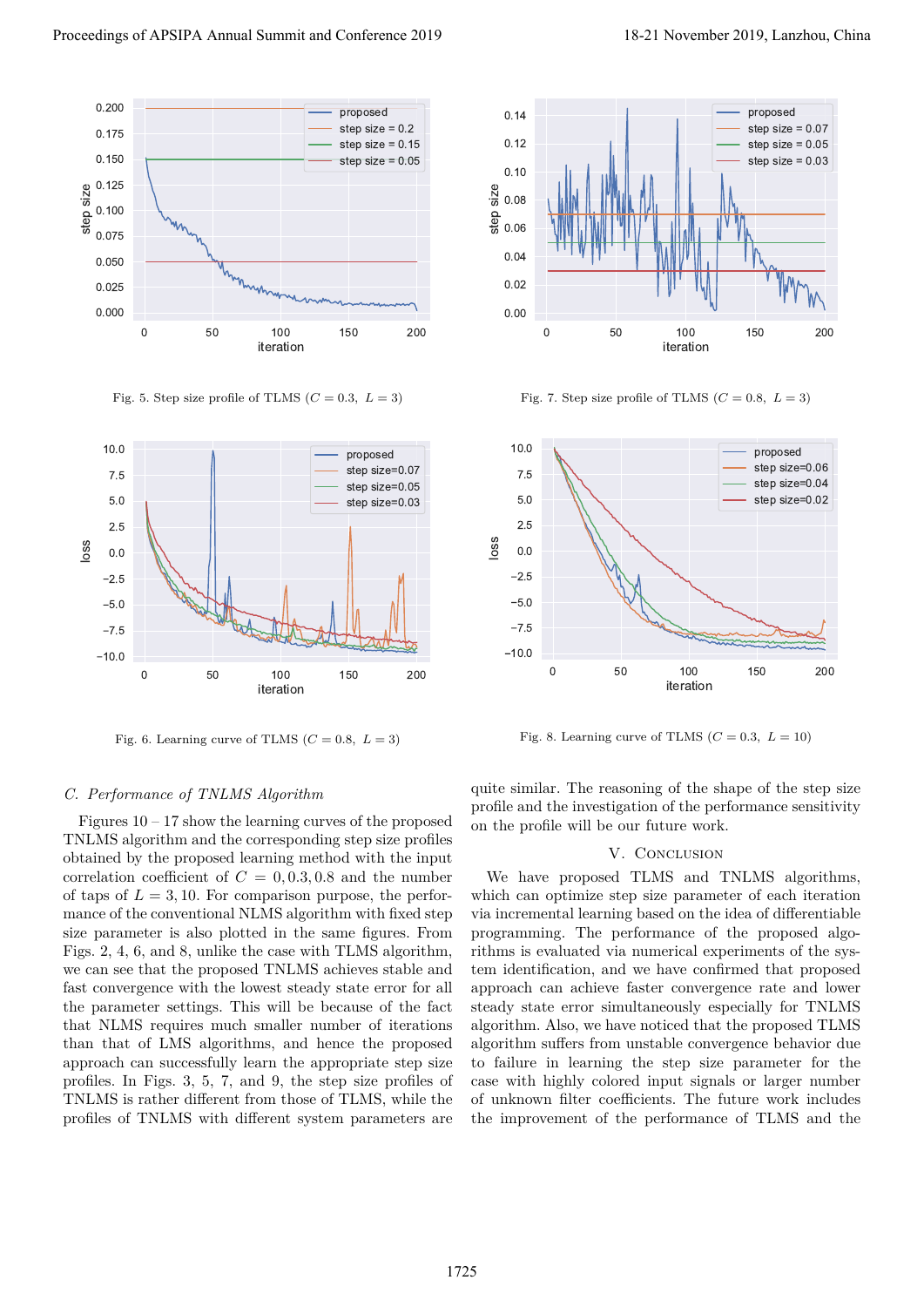

Fig. 9. Step size profile of TLMS  $(C = 0.3, L = 10)$ 



Fig. 10. Learning curve of TNLMS  $(C = 0, L = 3)$ 

investigation of some other iterative algorithms suited for differentiable programming approach.

## **REFERENCES**

- [1] B. Widrow and M.E. Hoff, "Adaptive switching circuits," 1960 IRE WESCON Convention Record, Part 4, pp.96–104, IRE, New York, 1960.
- [2] S. Haykin, Adaptive Filter Theory, 3rd Edition, Prentice Hall, 2015.
- [3] G.C. Goodwin and K.S. Sin, Adaptive filtering prediction and control, Prentice-Hall information and system sciences series, Prentice-Hall, 1984.
- [4] G.E. Hinton and R.R. Salakhutdinov, "Reducing the dimensionality of data with neural networks," Science, vol.313, no.5786, pp.504–507, 2006.
- [5] D.E. Rumelhart, G.E. Hinton, and R.J. Williams, "Learning representations by back-propagating errors," nature, vol.323, pp.533–536, Oct. 1986.
- [6] K. Gregor and Y. LeCun, "Learning fast approximations of sparse coding," Learning Fast Approximations of Sparse Coding, pp.399–406, ICML'10, 2010.



Fig. 11. Step size profile of TNLMS  $(C = 0, L = 3)$ 



Fig. 12. Learning curve of TNLMS  $(C = 0.3, L = 3)$ 

- [7] D. Ito, S. Takabe, and T. Wadayama, "Trainable ista for sparse signal recovery," IEEE Transactions on Signal Processing, vol.67, no.12, pp.3113–3125, June 2019.
- [8] S. Takabe, M. Imanishi, T. Wadayama, and K. Hayashi, "Deep learning-aided projected gradient detector for massive overloaded mimo channels," 2019 IEEE International Conference on Communications, ICC 2019, Shanghai, China, May 20-24, 2019, pp.1–6, 2019.
- [9] R. Pascanu, T. Mikolov, and Y. Bengio, "On the difficulty of training recurrent neural networks," Proceedings of the 30th International Conference on International Conference on Machine Learning - Volume 28, pp.III–1310–III–1318, ICML'13, JMLR.org, 2013.
- [10] D.P. Kingma and J. Ba, "Adam: A method for stochastic optimization," Contribution to International Conference on Learning Representations, May 7-9, 2015, San Diego, 2014.
- [11] B. Farhang-Boroujeny, Adaptive Filters: Theory and Applications, Wiley, 2013.